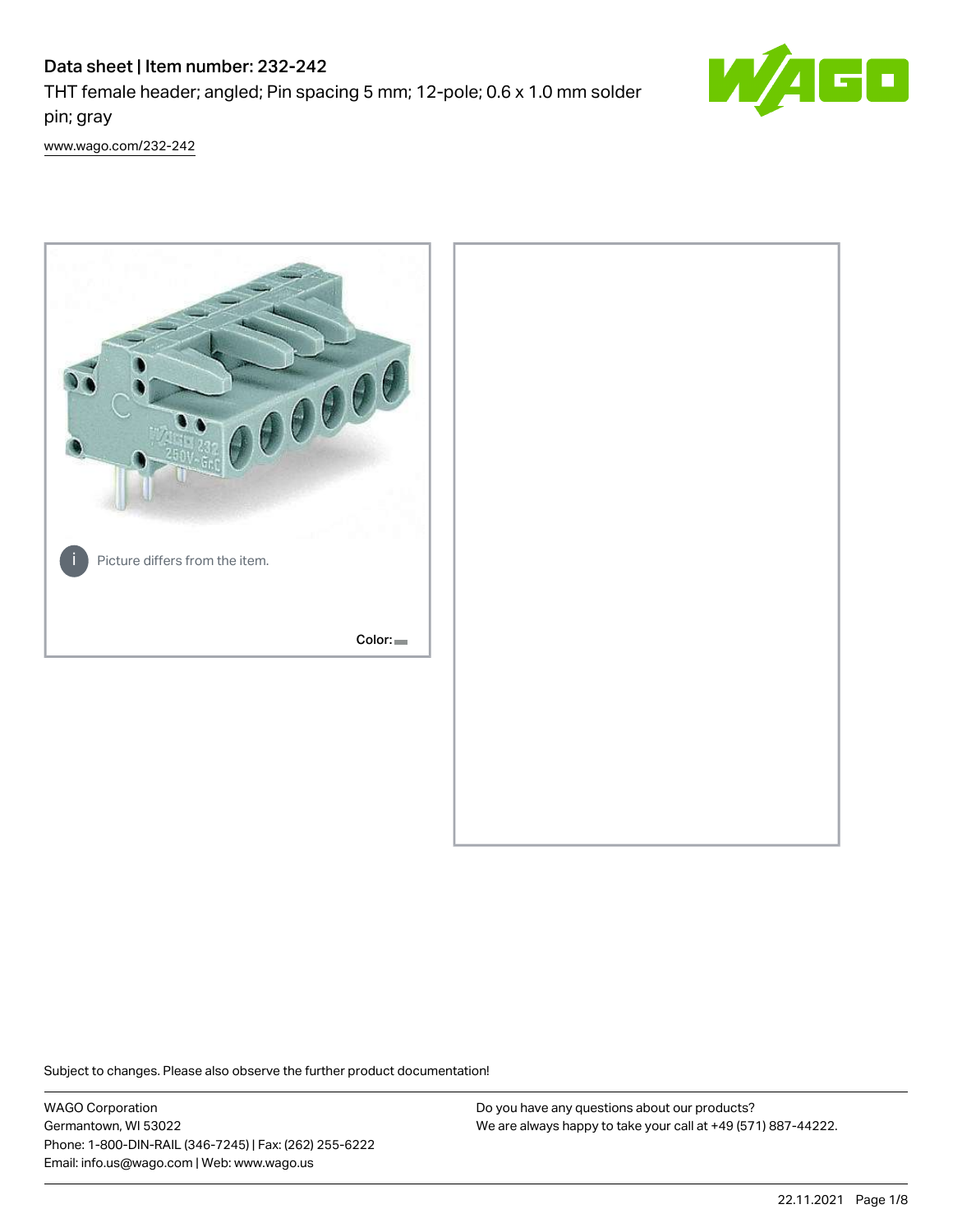[www.wago.com/232-242](http://www.wago.com/232-242)



Dimensions in mm

 $L =$  (pole no. x pin spacing) + 1.5 mm

Distance to first solder pin: 2.2 mm

2- to 3-pole female connectors – one latch only

#### Item description

- **Horizontal or vertical PCB mounting via straight or angled solder pins**
- For board-to-board and board-to-wire connections
- $\blacksquare$ Touch-proof PCB outputs
- $\blacksquare$ Easy-to-identify PCB inputs and outputs
- **Now With coding fingers**

Subject to changes. Please also observe the further product documentation!

WAGO Corporation Germantown, WI 53022 Phone: 1-800-DIN-RAIL (346-7245) | Fax: (262) 255-6222 Email: info.us@wago.com | Web: www.wago.us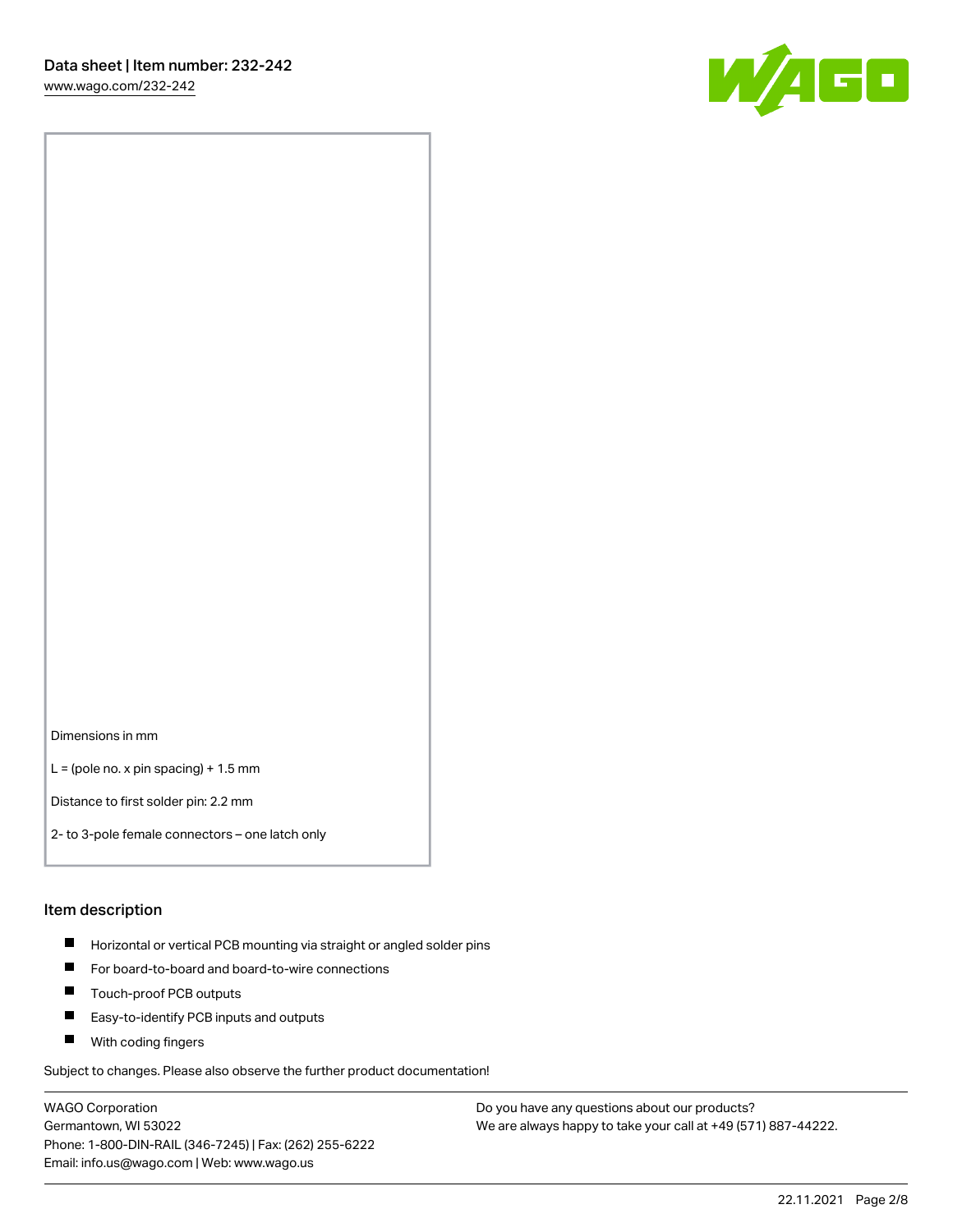

## Data Notes

| Safety information 1 | The <i>MCS – MULTI CONNECTION SYSTEM</i> includes connectors<br>without breaking capacity in accordance with DIN EN 61984. When<br>used as intended, these connectors must not be connected<br>/disconnected when live or under load. The circuit design should<br>ensure header pins, which can be touched, are not live when<br>unmated. |
|----------------------|--------------------------------------------------------------------------------------------------------------------------------------------------------------------------------------------------------------------------------------------------------------------------------------------------------------------------------------------|
| Variants:            | Other pole numbers<br>3.8 mm pin projection for male headers with straight solder pins<br>Gold-plated or partially gold-plated contact surfaces<br>Other versions (or variants) can be requested from WAGO Sales or<br>configured at https://configurator.wago.com/                                                                        |

# Electrical data

#### IEC Approvals

| Ratings per                 | IEC/EN 60664-1                                                       |
|-----------------------------|----------------------------------------------------------------------|
| Rated voltage (III / 3)     | 320 V                                                                |
| Rated surge voltage (III/3) | 4 <sub>k</sub> V                                                     |
| Rated voltage (III/2)       | 320 V                                                                |
| Rated surge voltage (III/2) | 4 <sub>k</sub> V                                                     |
| Nominal voltage (II/2)      | 630 V                                                                |
| Rated surge voltage (II/2)  | 4 <sub>k</sub> V                                                     |
| Rated current               | 12A                                                                  |
| Legend (ratings)            | (III / 2) $\triangleq$ Overvoltage category III / Pollution degree 2 |

#### UL Approvals

| Approvals per                  | UL 1059 |
|--------------------------------|---------|
| Rated voltage UL (Use Group B) | 300 V   |
| Rated current UL (Use Group B) | 15 A    |
| Rated voltage UL (Use Group D) | 300 V   |
| Rated current UL (Use Group D) | 10 A    |

# Ratings per UL

| Rated voltage UL 1977 | 600 V |
|-----------------------|-------|
| Rated current UL 1977 |       |

| <b>WAGO Corporation</b>                                | Do you have any questions about our products?                 |
|--------------------------------------------------------|---------------------------------------------------------------|
| Germantown, WI 53022                                   | We are always happy to take your call at +49 (571) 887-44222. |
| Phone: 1-800-DIN-RAIL (346-7245)   Fax: (262) 255-6222 |                                                               |
| Email: info.us@wago.com   Web: www.wago.us             |                                                               |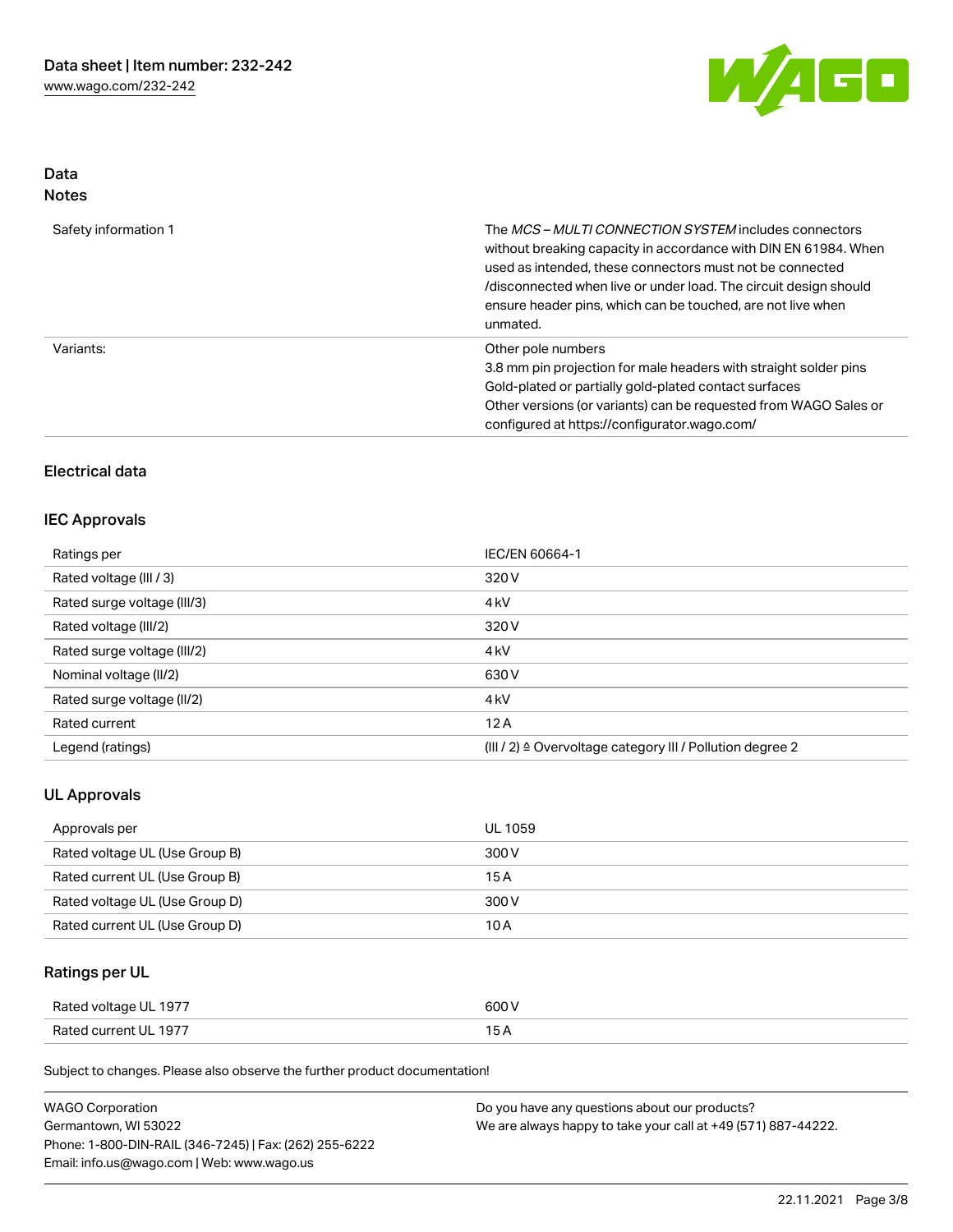

# CSA Approvals

| Approvals per                        | <b>CSA</b>            |
|--------------------------------------|-----------------------|
| Rated voltage CSA (Use Group B)      | 300V                  |
| Rated current CSA (Use Group B)      | 15A                   |
| Rated voltage CSA (Use Group D)      | 300 V                 |
| Rated current CSA (Use Group D)      | 10A                   |
| <b>Connection data</b>               |                       |
| Total number of potentials           | 12                    |
| Number of connection types           | 1                     |
| Number of levels                     | 1                     |
| <b>Connection 1</b>                  |                       |
| Number of poles                      | 12                    |
| Physical data                        |                       |
| Pin spacing                          | 5 mm / 0.197 inch     |
| Width                                | 61.5 mm / 2.421 inch  |
| Height                               | 16.6 mm / 0.654 inch  |
| Height from the surface              | 11.6 mm / 0.457 inch  |
| Depth                                | 18.25 mm / 0.719 inch |
| Solder pin length                    | 5 <sub>mm</sub>       |
| Solder pin dimensions                | $0.6 \times 1$ mm     |
| Drilled hole diameter with tolerance | $1.3$ $(+0.1)$ mm     |

#### Plug-in connection

| Contact type (pluggable connector) | Female header |
|------------------------------------|---------------|
| Connector (connection type)        | for PCB       |
| Mismating protection               | No            |
| Mating direction to the PCB        | 0°            |
| Locking of plug-in connection      | Without       |

# PCB contact

| <b>PCB Contact</b>     |                                            |
|------------------------|--------------------------------------------|
| Solder pin arrangement | over the entire female connector (in-line) |

| <b>WAGO Corporation</b>                                | Do you have any questions about our products?                 |
|--------------------------------------------------------|---------------------------------------------------------------|
| Germantown. WI 53022                                   | We are always happy to take your call at +49 (571) 887-44222. |
| Phone: 1-800-DIN-RAIL (346-7245)   Fax: (262) 255-6222 |                                                               |
| Email: info.us@wago.com   Web: www.wago.us             |                                                               |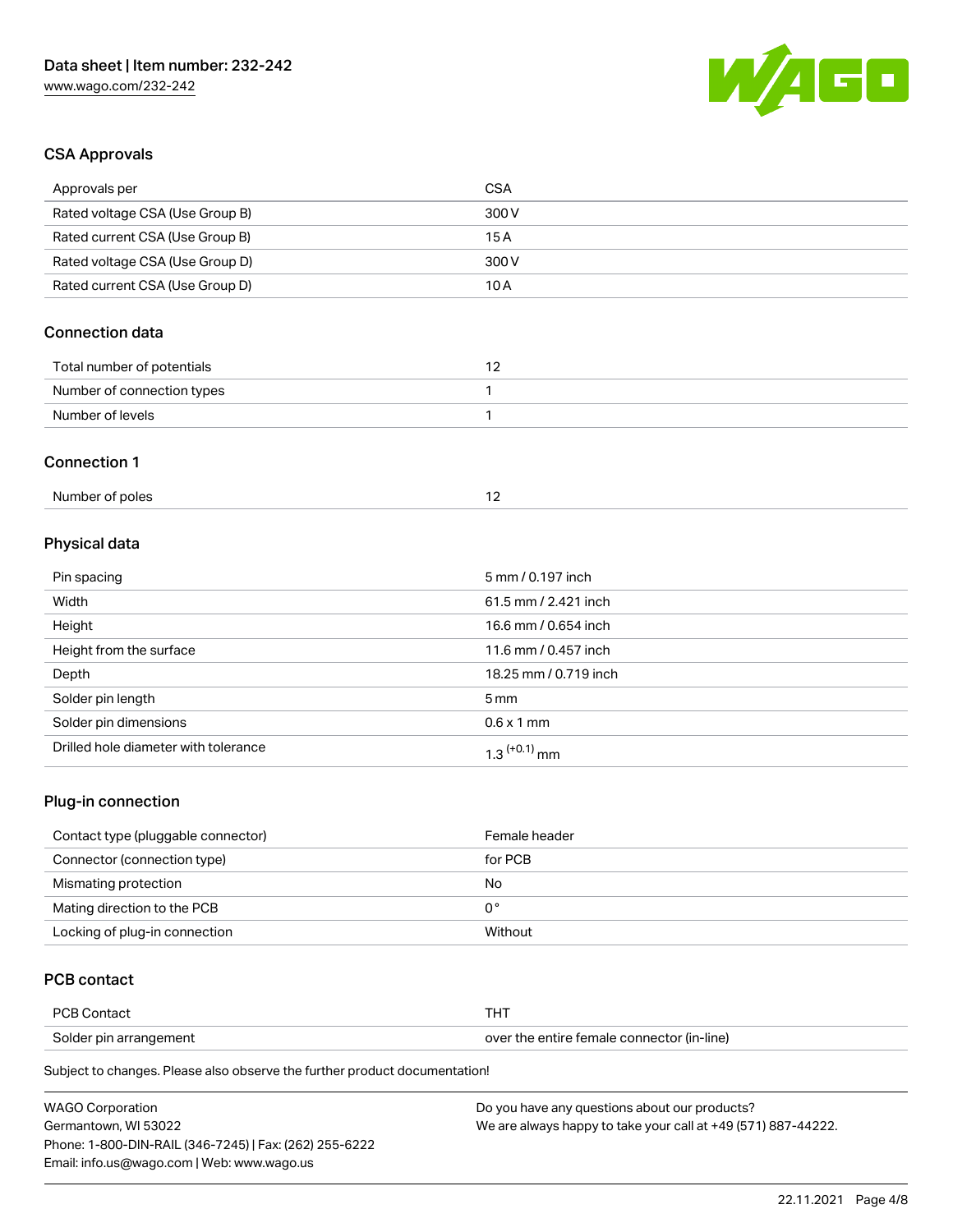[www.wago.com/232-242](http://www.wago.com/232-242)

Number of solder pins per potential 1



#### Material data

| Color                       | gray             |
|-----------------------------|------------------|
| Material group              |                  |
| Insulation material         | Polyamide (PA66) |
| Flammability class per UL94 | V <sub>0</sub>   |
| Contact material            | Copper alloy     |
| Contact plating             | tin-plated       |
| Fire load                   | 0.195 MJ         |
| Weight                      | 11.5g            |

#### Environmental requirements

| Limit temperature range<br>. | . +85 °C<br>-60 |  |
|------------------------------|-----------------|--|
|------------------------------|-----------------|--|

### Commercial data

| Product Group         | 3 (Multi Conn. System) |
|-----------------------|------------------------|
| PU (SPU)              | 25 Stück               |
| Packaging type        | box                    |
| Country of origin     | DE                     |
| <b>GTIN</b>           | 4044918579292          |
| Customs tariff number | 8536694040             |

#### Approvals / Certificates

#### Country specific Approvals

| Logo | Approval                                            | <b>Additional Approval Text</b> | Certificate<br>name |
|------|-----------------------------------------------------|---------------------------------|---------------------|
|      | CВ<br><b>DEKRA Certification B.V.</b>               | IEC 61984                       | NL-39756            |
|      | <b>CSA</b><br>DEKRA Certification B.V.              | C <sub>22.2</sub>               | 1466354             |
| EMA  | <b>KEMA/KEUR</b><br><b>DEKRA Certification B.V.</b> | EN 61984                        | 2190761.01          |

#### Ship Approvals

| <b>WAGO Corporation</b>                                | Do you have any questions about our products?                 |
|--------------------------------------------------------|---------------------------------------------------------------|
| Germantown, WI 53022                                   | We are always happy to take your call at +49 (571) 887-44222. |
| Phone: 1-800-DIN-RAIL (346-7245)   Fax: (262) 255-6222 |                                                               |
| Email: info.us@wago.com   Web: www.wago.us             |                                                               |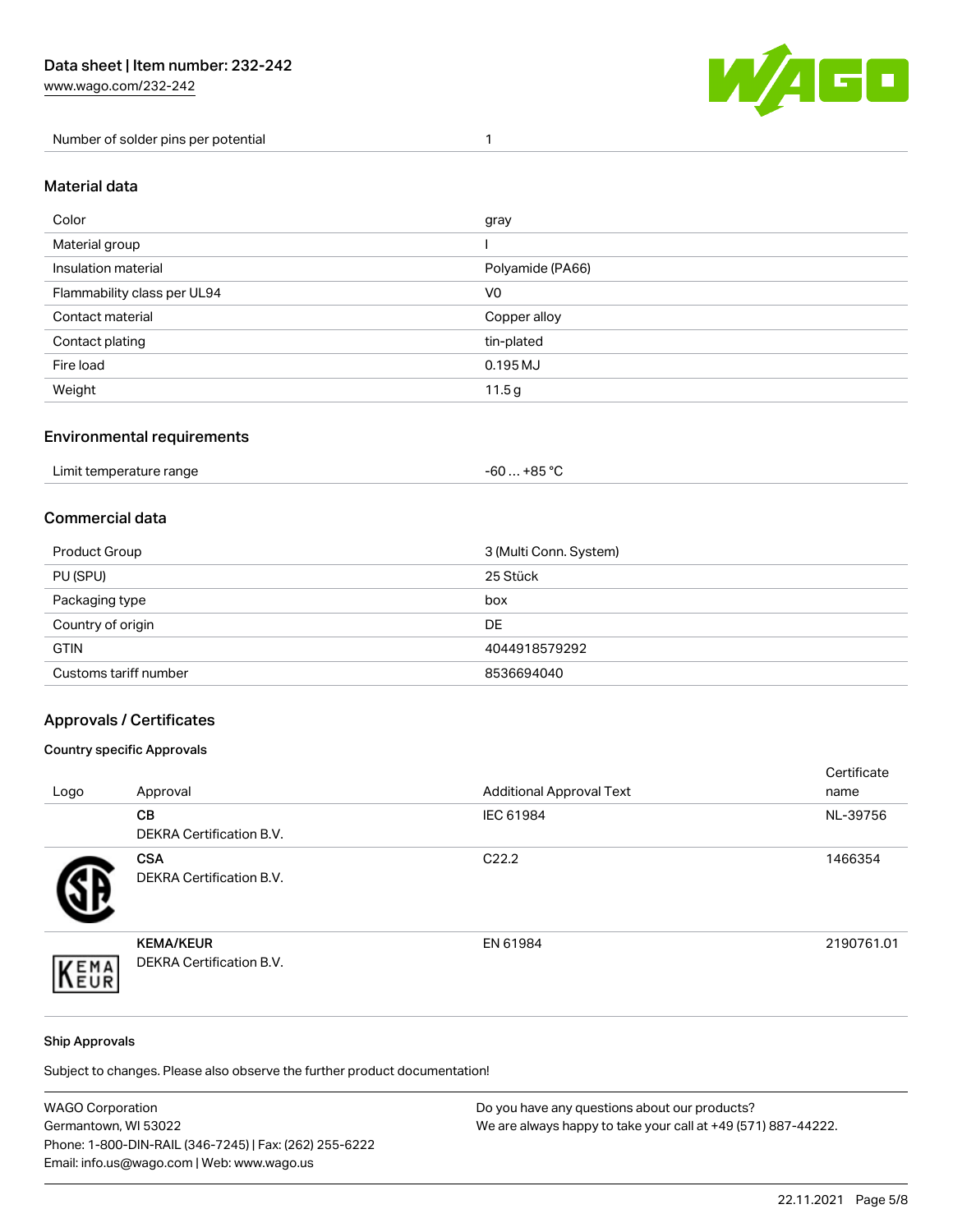# Data sheet | Item number: 232-242

[www.wago.com/232-242](http://www.wago.com/232-242)



| Logo                | Approval                                                                                    | <b>Additional Approval Text</b> |                              | Certificate<br>name                 |
|---------------------|---------------------------------------------------------------------------------------------|---------------------------------|------------------------------|-------------------------------------|
| ABS                 | <b>ABS</b><br>American Bureau of Shipping                                                   |                                 |                              | $19 -$<br>HG15869876-<br><b>PDA</b> |
|                     | <b>DNV GL</b><br>Det Norske Veritas, Germanischer Lloyd                                     |                                 |                              | TAE 000016Z                         |
|                     | <b>LR</b><br>Lloyds Register                                                                | IEC 61984                       |                              | 96/20035 (E5)                       |
| <b>UL-Approvals</b> |                                                                                             |                                 |                              |                                     |
| Logo                | Approval                                                                                    | <b>Additional Approval Text</b> |                              | Certificate<br>name                 |
|                     | UL<br>Underwriters Laboratories Inc.                                                        | <b>UL 1059</b>                  |                              | E45172                              |
|                     | <b>UR</b><br>Underwriters Laboratories Inc.                                                 | <b>UL 1977</b>                  |                              | E45171                              |
| Counterpart         |                                                                                             |                                 |                              |                                     |
|                     | Item no.231-612<br>Male connector; 12-pole; Pin spacing 5 mm; gray                          |                                 | www.wago.com/231-612         |                                     |
|                     | Item no.231-612/019-000<br>Male connector; 12-pole; Pin spacing 5 mm; mounting flange; gray |                                 | www.wago.com/231-612/019-000 |                                     |



Item no.231-612/019-000/035-000 Male connector; 12-pole; Pin spacing 5 mm; mounting flange; with strain relief plate; gray [www.wago.com/231-612/019-000/035-](https://www.wago.com/231-612/019-000/035-000) [000](https://www.wago.com/231-612/019-000/035-000)

#### Optional accessories

Testing accessories

Testing accessories

Subject to changes. Please also observe the further product documentation!

WAGO Corporation Germantown, WI 53022 Phone: 1-800-DIN-RAIL (346-7245) | Fax: (262) 255-6222 Email: info.us@wago.com | Web: www.wago.us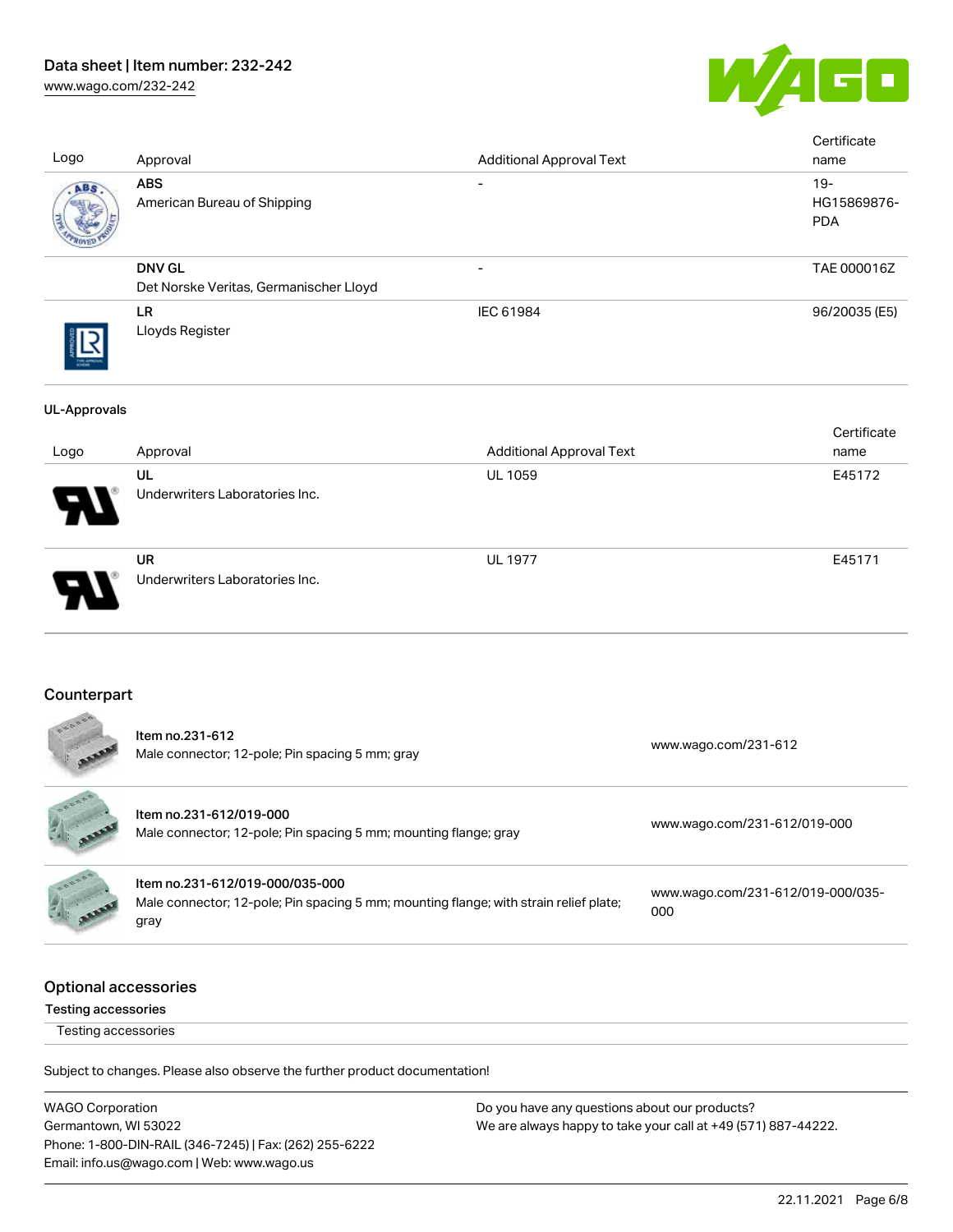



Item no.: 231-661

Test plugs for female connectors; for 5 mm and 5.08 mm pin spacing; 2,50 mm²; light gray [www.wago.com/231-661](http://www.wago.com/231-661)

| <b>Downloads</b><br><b>Documentation</b>                                                                                                                               |            |               |          |
|------------------------------------------------------------------------------------------------------------------------------------------------------------------------|------------|---------------|----------|
| <b>Additional Information</b>                                                                                                                                          |            |               |          |
| <b>Technical explanations</b>                                                                                                                                          | 2019 Apr 3 | pdf<br>2.0 MB | Download |
| <b>CAD</b> files                                                                                                                                                       |            |               |          |
| CAD data                                                                                                                                                               |            |               |          |
| 2D/3D Models 232-242                                                                                                                                                   |            | URL           | Download |
| CAE data                                                                                                                                                               |            |               |          |
| EPLAN Data Portal 232-242                                                                                                                                              |            | URL           | Download |
| ZUKEN Portal 232-242                                                                                                                                                   |            | <b>URL</b>    | Download |
| <b>PCB Design</b>                                                                                                                                                      |            |               |          |
| Symbol and Footprint 232-242                                                                                                                                           |            | URL           | Download |
| CAx data for your PCB design, consisting of "schematic symbols and PCB footprints",<br>allow easy integration of the WAGO component into your development environment. |            |               |          |
| Supported formats:                                                                                                                                                     |            |               |          |
| Accel EDA 14 & 15<br>ш                                                                                                                                                 |            |               |          |
| ш<br>Altium 6 to current version                                                                                                                                       |            |               |          |
| ш<br>Cadence Allegro                                                                                                                                                   |            |               |          |
| DesignSpark<br>ш                                                                                                                                                       |            |               |          |
| Eagle Libraries                                                                                                                                                        |            |               |          |
| KiCad                                                                                                                                                                  |            |               |          |
| <b>Mentor Graphics BoardStation</b>                                                                                                                                    |            |               |          |
| Mentor Graphics Design Architect<br>ш                                                                                                                                  |            |               |          |
| ш<br>Mentor Graphics Design Expedition 99 and 2000                                                                                                                     |            |               |          |
| ш<br>OrCAD 9.X PCB and Capture                                                                                                                                         |            |               |          |
| PADS PowerPCB 3, 3.5, 4.X, and 5.X<br>ш                                                                                                                                |            |               |          |
| PADS PowerPCB and PowerLogic 3.0<br>ш                                                                                                                                  |            |               |          |

Subject to changes. Please also observe the further product documentation!

| <b>WAGO Corporation</b>                                |
|--------------------------------------------------------|
| Germantown, WI 53022                                   |
| Phone: 1-800-DIN-RAIL (346-7245)   Fax: (262) 255-6222 |
| Email: info.us@wago.com   Web: www.wago.us             |